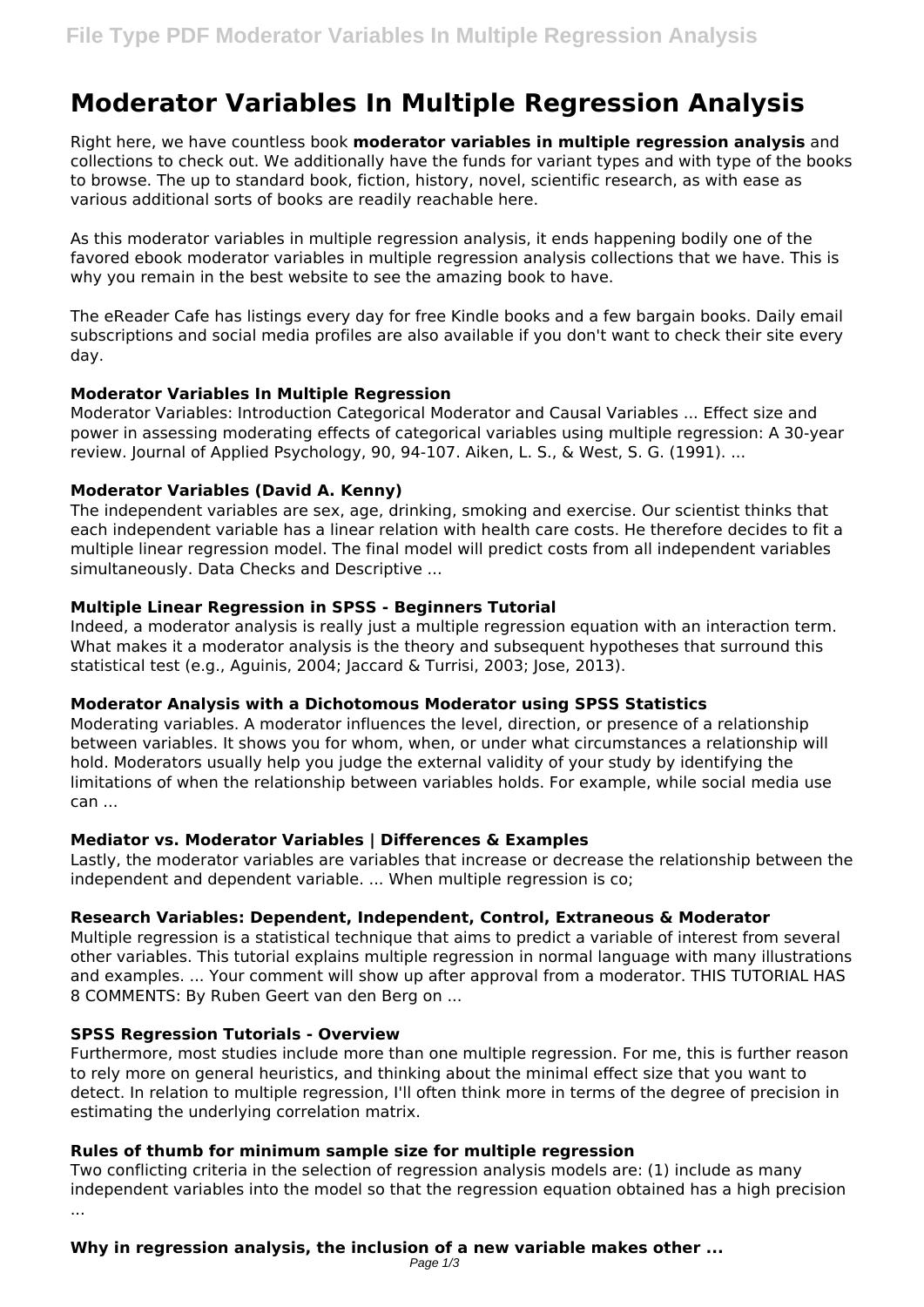There are two independent variables in my study where my hypothesis is one has positive impact i.e. direct relationship and the other has negative impact i.e. inverse relationship with the dependent variable. i carried out multiple regression in Microsoft excel. R2 was 0.19.. F value = 3.79 and Signifance  $F = 0.03$ 

## **How to Interpret Regression Models that have Significant Variables but ...**

Mediating vs. Moderating Variables The classic reference on this topic may be found on the COM 631 web site: Baron, R. M., & Kenny, D. A. (1986). The moderator-mediator variable distinction in social psychological research: Conceptual, strategic, and statistical considerations. Journal of Personality and Social Psychology, 51, 1173-1182.

## **Mediating vs. Moderating Variables - Cleveland State University**

Moderator: IV which, varying, manages the strength of the effect of another IV on the DV. Statistically, it is known as interaction between the two IVs. ... Adding a variable that will serve a supressor may as well as may not change the sign of some other variables' coefficients. "Suppression" and "change sign" effects are not the same thing ...

# **data visualization - Suppression effect in regression: definition and ...**

Moderator Variable. A moderator variable, commonly denoted as just M, is a third variable that affects the strength of the relationship between a dependent and independent variable In correlation, a moderator is a third variable that affects the correlation of two variables.In a causal relationship, if x is the predictor variable and y is an outcome variable, then z is the moderator variable ...

# **Moderator Variable - Statistics Solutions**

3. The default imputation method for continuous variables is regression. The regression method allows for the use of ranges and rounding for imputed values. These options are prob lematic and typically introduce bias (Horton et al., 2003; Allison, 2005). Take a look at the "Other Issues" section below, for further discussion on this topic. 4.

## **Multiple Imputation in SAS Part 1 - OARC Stats**

Example: Statistical control You collect data on your main variables of interest, income and happiness, and on your control variables of age, marital status, and health. In a multiple linear regression analysis, you add all control variables along with the independent variable as predictors. The results tell you how much happiness can be ...

## **Control Variables | What Are They & Why Do They Matter?**

We would like to show you a description here but the site won't allow us.

## **The Comprehensive R Archive Network**

1 What are Mediation and Moderation?. Mediation analysis tests a hypothetical causal chain where one variable X affects a second variable M and, in turn, that variable affects a third variable Y. Mediators describe the how or why of a (typically well-established) relationship between two other variables and are sometimes called intermediary variables since they often describe the process ...

## **Chapter 14: Mediation and Moderation**

In statistics, a mediation model seeks to identify and explain the mechanism or process that underlies an observed relationship between an independent variable and a dependent variable via the inclusion of a third hypothetical variable, known as a mediator variable (also a mediating variable, intermediary variable, or intervening variable). Rather than a direct causal relationship between the ...

## **Mediation (statistics) - Wikipedia**

The interaction can be between two dichotomous variables, two continuous variables, or a dichotomous and a continuous variable. We assume that the user is sufficiently knowledgeable in the testing, probing, and interpretation of interactions in multiple regression (e.g., Aiken & West, 1991; Bauer & Curran, 2004; Cohen, Cohen, West & Aiken, 2003).

## **Two-Way Interaction Effects in MLR**

Value. Depending on the plot-type, plot model() returns a ggplot-object or a list of such